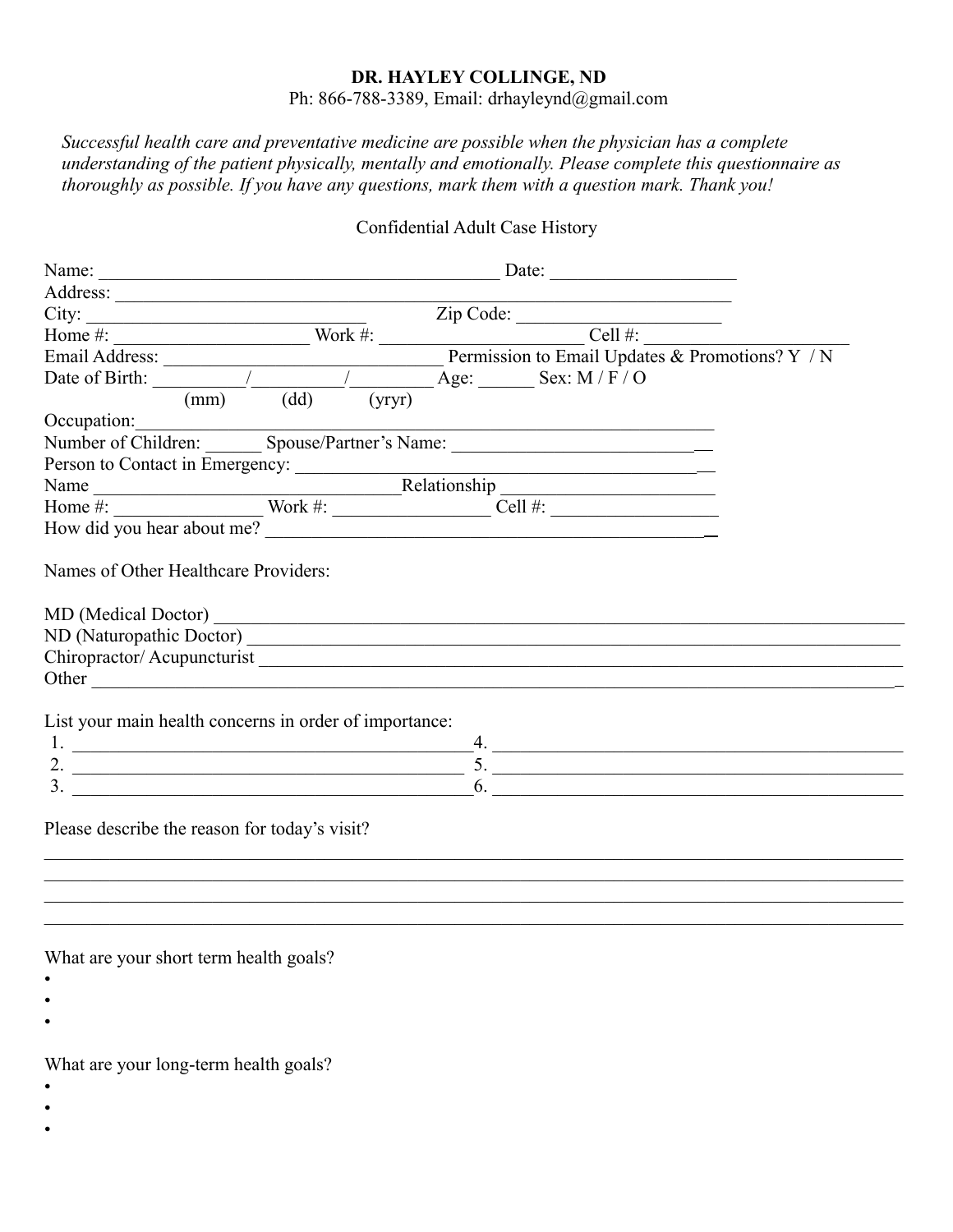What expectations do you have of me personally as your clinician?

- •
- •
- •

What is your present level of commitment to address any underlying causes of your signs and symptoms that relate to your short and long term health goals? (Rate from 1 to 10, 10 being 100% commitment; please circle one)<br> $1 \t2 \t3 \t4 \t5 \t6 \t7 \t8 \t9 \t10$ 1 2 3 4 5 6 7 8 9 10

What potential obstacles do you foresee in achieving your health goals and adhering to the therapeutic protocols, which we will be sharing with you?

 $\mathcal{L}_\mathcal{L} = \mathcal{L}_\mathcal{L} = \mathcal{L}_\mathcal{L} = \mathcal{L}_\mathcal{L} = \mathcal{L}_\mathcal{L} = \mathcal{L}_\mathcal{L} = \mathcal{L}_\mathcal{L} = \mathcal{L}_\mathcal{L} = \mathcal{L}_\mathcal{L} = \mathcal{L}_\mathcal{L} = \mathcal{L}_\mathcal{L} = \mathcal{L}_\mathcal{L} = \mathcal{L}_\mathcal{L} = \mathcal{L}_\mathcal{L} = \mathcal{L}_\mathcal{L} = \mathcal{L}_\mathcal{L} = \mathcal{L}_\mathcal{L}$ 

| Past Medical History<br>Please circle and date (year) if any of these apply to you.                                                                                                                                          |                                                                |                                                                                                                      |                  |  |  |  |
|------------------------------------------------------------------------------------------------------------------------------------------------------------------------------------------------------------------------------|----------------------------------------------------------------|----------------------------------------------------------------------------------------------------------------------|------------------|--|--|--|
|                                                                                                                                                                                                                              | Significant illnesses: Cancer Diabetes Hepatitis Epilepsy      | <b>HIV</b>                                                                                                           |                  |  |  |  |
|                                                                                                                                                                                                                              | Heart Disease Rheumatic Fever Thyroid Disease Venereal Disease |                                                                                                                      |                  |  |  |  |
|                                                                                                                                                                                                                              |                                                                | Hormonal Imbalance Immune disorder Migraine headache neurological disease                                            |                  |  |  |  |
| Other                                                                                                                                                                                                                        |                                                                | <u> 1989 - Johann Stoff, amerikansk politiker (d. 1989)</u>                                                          |                  |  |  |  |
| Major Illnesses                                                                                                                                                                                                              |                                                                |                                                                                                                      |                  |  |  |  |
|                                                                                                                                                                                                                              |                                                                |                                                                                                                      |                  |  |  |  |
|                                                                                                                                                                                                                              |                                                                |                                                                                                                      |                  |  |  |  |
|                                                                                                                                                                                                                              |                                                                | <b>Current History</b>                                                                                               |                  |  |  |  |
|                                                                                                                                                                                                                              |                                                                |                                                                                                                      |                  |  |  |  |
|                                                                                                                                                                                                                              |                                                                |                                                                                                                      |                  |  |  |  |
|                                                                                                                                                                                                                              |                                                                | Drink coffee/cola/tea: Y / N ____ cups/ day Use alcohol: Y / N drugs: Y / N Amount: _______________                  |                  |  |  |  |
| Allergies                                                                                                                                                                                                                    |                                                                |                                                                                                                      |                  |  |  |  |
|                                                                                                                                                                                                                              |                                                                | <u> 2002 - Jan James James James James James James James James James James James James James James James James J</u> |                  |  |  |  |
|                                                                                                                                                                                                                              |                                                                |                                                                                                                      |                  |  |  |  |
| <b>BRAND</b> and DOSE):                                                                                                                                                                                                      |                                                                | List ALL prescriptions, over the counter medications, vitamins and herbs you are currently taking (please include    |                  |  |  |  |
|                                                                                                                                                                                                                              |                                                                | $1)$ 3)                                                                                                              | $\left(4\right)$ |  |  |  |
|                                                                                                                                                                                                                              |                                                                | 5) 6) 7) 8)                                                                                                          |                  |  |  |  |
| $9)$ and $9$ and $9$ and $9$ and $9$ and $9$ and $9$ and $9$ and $9$ and $9$ and $9$ and $9$ and $9$ and $9$ and $9$ and $9$ and $9$ and $9$ and $9$ and $9$ and $9$ and $9$ and $9$ and $9$ and $9$ and $9$ and $9$ and $9$ |                                                                | $10)$ $11)$                                                                                                          | 12)              |  |  |  |
|                                                                                                                                                                                                                              |                                                                |                                                                                                                      |                  |  |  |  |

Medication Allergies: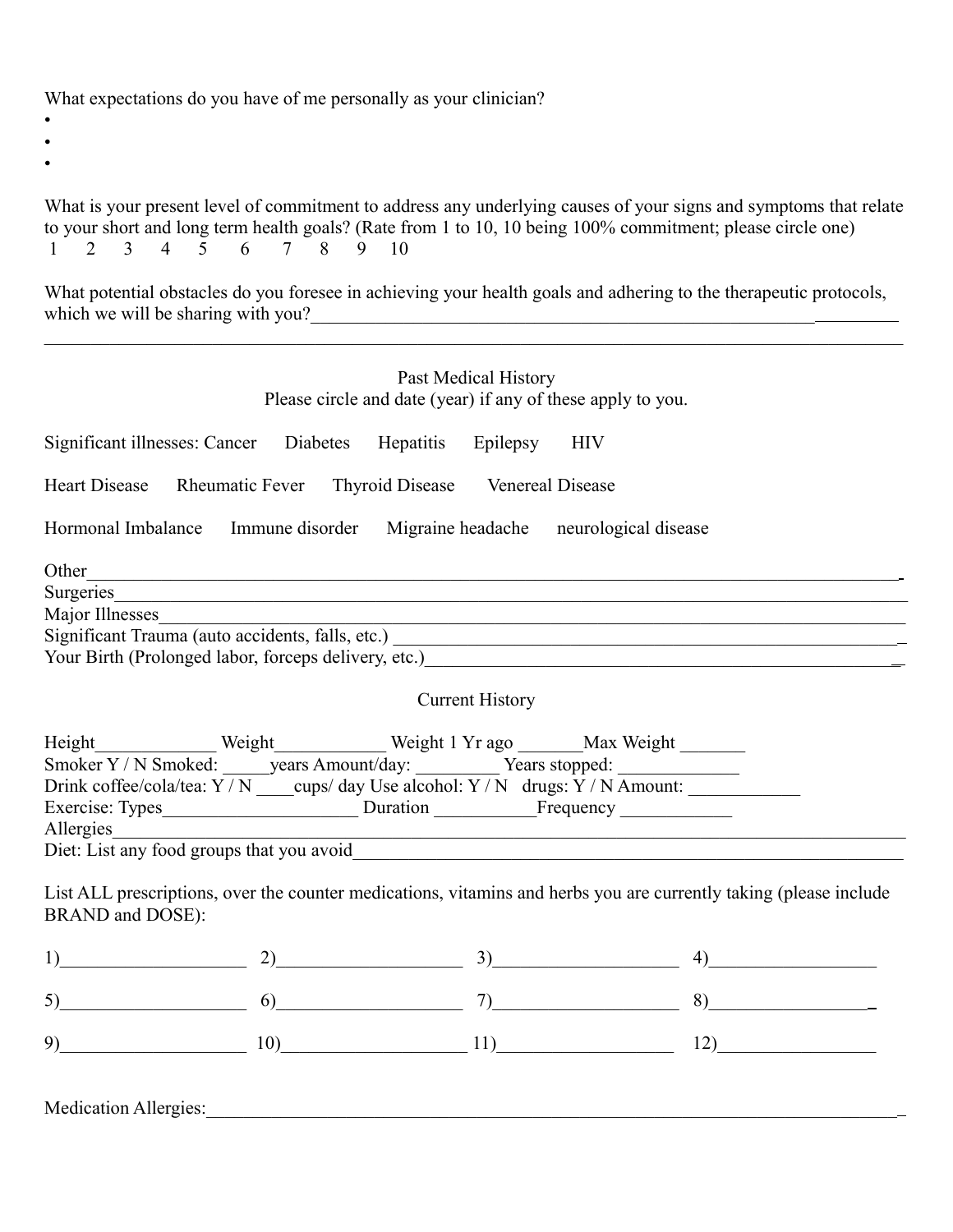| Latex Ibuprofen Pollen/Hay Fever "-cillin" meds Metals<br>Aspirin Animals Fragrance/Perfume "-caine" meds<br>Others not listed:<br>Food: (specify)                                                                                                                                                                                                                                                                                                                                                                                                                                                                                                                                                                                                                                                                                                                                                                                                                                             |                                                                            | Other allergies (circle all that apply):                     |                                                             |
|------------------------------------------------------------------------------------------------------------------------------------------------------------------------------------------------------------------------------------------------------------------------------------------------------------------------------------------------------------------------------------------------------------------------------------------------------------------------------------------------------------------------------------------------------------------------------------------------------------------------------------------------------------------------------------------------------------------------------------------------------------------------------------------------------------------------------------------------------------------------------------------------------------------------------------------------------------------------------------------------|----------------------------------------------------------------------------|--------------------------------------------------------------|-------------------------------------------------------------|
|                                                                                                                                                                                                                                                                                                                                                                                                                                                                                                                                                                                                                                                                                                                                                                                                                                                                                                                                                                                                |                                                                            | Implants/Pain Questions                                      |                                                             |
| Do you have any metal implants? No Yes: (Location?)<br>Do you suffer from chronic pain? No Ves<br>Do you have a history of taking chronic pain medications? No Yes                                                                                                                                                                                                                                                                                                                                                                                                                                                                                                                                                                                                                                                                                                                                                                                                                             |                                                                            |                                                              |                                                             |
| <b>General Health Questions:</b><br>Plain Water (# of 8oz glasses/day): $1-2$ 3-5 6-8+                                                                                                                                                                                                                                                                                                                                                                                                                                                                                                                                                                                                                                                                                                                                                                                                                                                                                                         |                                                                            |                                                              |                                                             |
| Health Maintenance:<br>When was your last (if applicable given your age and gender, please circle):<br>Physical Exam: n/a year __________ Dental Exam: n/a year ________<br>Digital Rectal/Prostate Exam: n/a year Pap Smear: n/a year ______                                                                                                                                                                                                                                                                                                                                                                                                                                                                                                                                                                                                                                                                                                                                                  |                                                                            |                                                              |                                                             |
|                                                                                                                                                                                                                                                                                                                                                                                                                                                                                                                                                                                                                                                                                                                                                                                                                                                                                                                                                                                                | Family History: Please circle if any of these apply to you or your family. |                                                              |                                                             |
| Cancer<br>Asthma<br><b>Seizures</b><br>Arthritis<br>Dementia<br>Other                                                                                                                                                                                                                                                                                                                                                                                                                                                                                                                                                                                                                                                                                                                                                                                                                                                                                                                          | Diabetes Heart Disease High BP Anemia Kidney Disease                       | Hay fever/Hives Tuberculosis Depression                      | Schizophrenia                                               |
| Mother: Age: Medical Conditions:<br>Living / Deceased, If deceased, cause of death: _________________________________<br>Living / Deceased, If deceased, cause of death: _________________________________<br>Living / Deceased, If deceased, cause of death __________________________________<br>Maternal Grandmother: Age: Medical Conditions: Maternal Grandmother: Age: Medical Conditions:<br>Living / Deceased, If deceased, cause of death __________________________________<br>Maternal Grandfather: Age: ______ Medical Conditions: ___________________________<br>Living / Deceased, If deceased, cause of death __________________________________<br>Paternal Grandmother: Age: Medical Conditions: Medical Conditions: Maternal Grandmother: Age: Medical Conditions:<br>Paternal Grandfather: Age: Medical Conditions: Medical Conditions: Maternal Grandfather: Age: Medical Conditions:<br>Living / Deceased, If deceased, cause of death __________________________________ |                                                                            | <u> 1989 - Johann Stoff, Amerikaansk politiker (d. 1989)</u> | <u> 1989 - Andrea Stadt Britain, amerikansk politiker (</u> |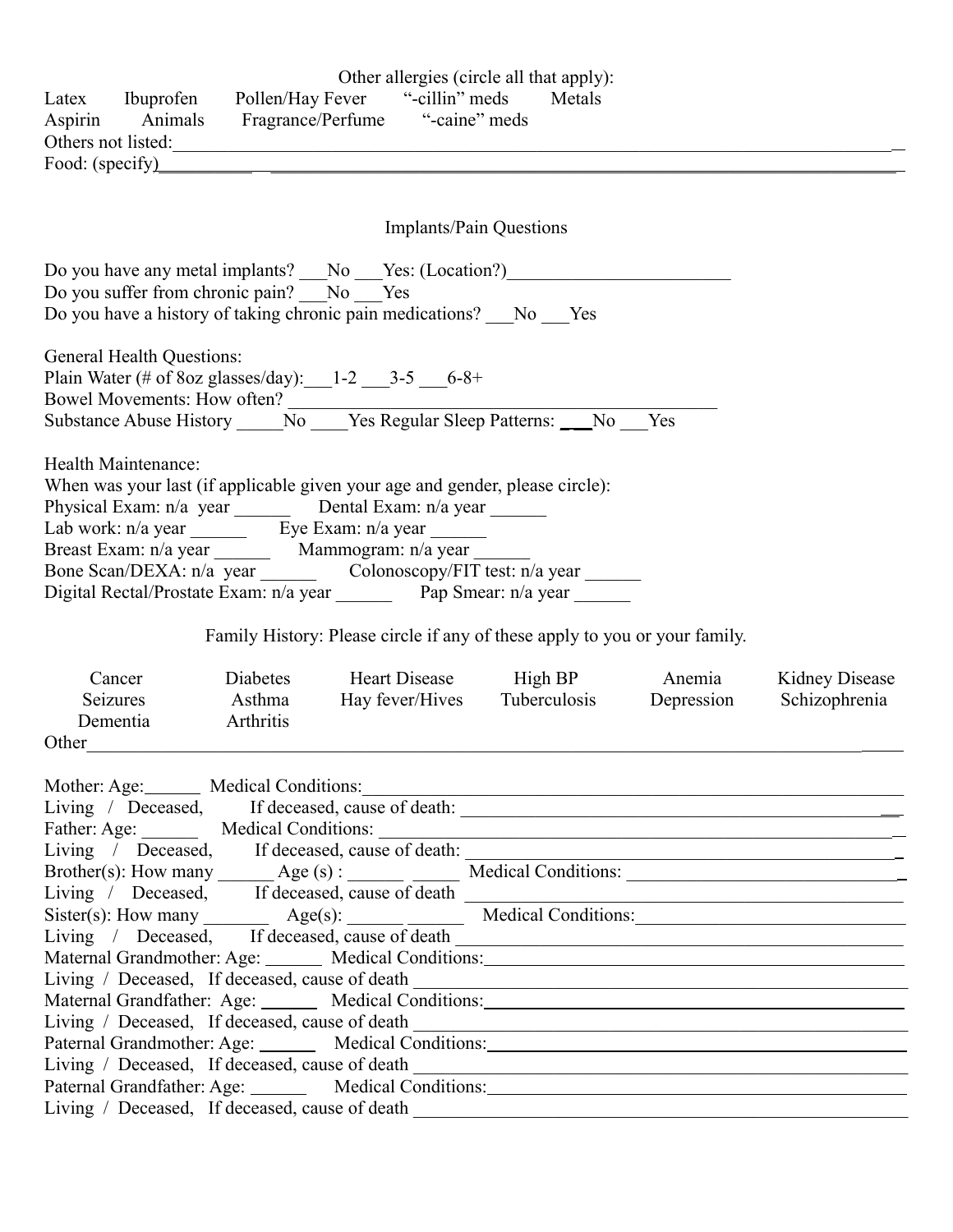| Review of Systems                                           |
|-------------------------------------------------------------|
| Circule any symptoms that are current or recurring concerns |

| General:                           |                                         |                                                                                                                                                                                                                                        |                                             |                    |
|------------------------------------|-----------------------------------------|----------------------------------------------------------------------------------------------------------------------------------------------------------------------------------------------------------------------------------------|---------------------------------------------|--------------------|
| Poor appetite                      | Strong thirst<br>Poor balance           | Night sweats                                                                                                                                                                                                                           | Tremors                                     | Sudden energy drop |
| Change in appetite<br>Weight loss  |                                         | Fever<br>Cravings                                                                                                                                                                                                                      | Chills                                      | Localized weakness |
| Poor sleep                         | Sweat easily                            |                                                                                                                                                                                                                                        | Bleed/bruise easily                         | Weight gain        |
|                                    | Fatigue                                 |                                                                                                                                                                                                                                        |                                             |                    |
| Skin & Hair:                       |                                         |                                                                                                                                                                                                                                        |                                             |                    |
| Rashes                             | Ulcerations                             | Hives                                                                                                                                                                                                                                  | Itching                                     | eczema             |
| Pimples                            | dandruff                                | Loss of hair                                                                                                                                                                                                                           | Recent moles                                |                    |
|                                    |                                         | Other hair or skin problems:                                                                                                                                                                                                           |                                             |                    |
| Head, Eyes, Ears, Nose and Throat: |                                         |                                                                                                                                                                                                                                        |                                             |                    |
| dizziness                          | Glasses/contacts                        | Spots in front of eyes                                                                                                                                                                                                                 | Sinus problems                              | Swollen glands     |
| Headaches                          | Poor vision                             | Blurry vision                                                                                                                                                                                                                          | Sore throats                                | Copious saliva     |
| concussions                        | cataracts                               | Poor hearing                                                                                                                                                                                                                           | Teeth problems                              | Grinding teeth     |
| migraines                          | Eye strain                              | Earaches                                                                                                                                                                                                                               | Nose bleeds                                 | Jaw clicking       |
| Eye pain                           | Night blindness                         | Ringing in ears                                                                                                                                                                                                                        | cavities                                    | Sore lips/tongue   |
| Facial pain                        | Colour blindness                        | Loss of smell                                                                                                                                                                                                                          |                                             |                    |
|                                    |                                         | Any other head or neck problems?<br><u>Letter and the set of the set of the set of the set of the set of the set of the set of the set of the set of the set of the set of the set of the set of the set of the set of the set of </u> |                                             |                    |
| Cardiovascular:                    |                                         |                                                                                                                                                                                                                                        |                                             |                    |
|                                    |                                         | High blood pressure Low blood pressure Chest pain Swelling of feet                                                                                                                                                                     | fainting                                    |                    |
| dizziness                          |                                         | Swelling of hands Irregular heart beat Cold hands/feet                                                                                                                                                                                 |                                             | Rheumatic fever    |
| Blood clots                        |                                         | Palpitations Difficulty breathing Phlebitis                                                                                                                                                                                            | <b>Murmurs</b>                              |                    |
|                                    |                                         |                                                                                                                                                                                                                                        |                                             |                    |
| Respiratory:                       |                                         |                                                                                                                                                                                                                                        |                                             |                    |
| Cough                              | Coughing blood                          | Asthma                                                                                                                                                                                                                                 | Production of phlegm                        | Pleurisy           |
| Wheezing                           | <b>Bronchtis</b>                        | Shortness of breath at night Pneumonia                                                                                                                                                                                                 |                                             |                    |
| Other lung problems:               |                                         |                                                                                                                                                                                                                                        |                                             |                    |
| Gastrointestinal:                  |                                         |                                                                                                                                                                                                                                        |                                             |                    |
| Nausea                             | Indigestion                             | Chronic laxative use                                                                                                                                                                                                                   | diarrhea                                    | ulcers             |
| Vommitting                         | Belching                                | <b>Black</b> in stools                                                                                                                                                                                                                 | Abdominal pain                              | <b>Bad</b> breath  |
| constipation                       | gas                                     | Rectal pain                                                                                                                                                                                                                            | Liver disease                               | hemorrhoids        |
| Gallbladder disease                |                                         |                                                                                                                                                                                                                                        |                                             |                    |
|                                    |                                         |                                                                                                                                                                                                                                        |                                             |                    |
|                                    | Any other problems with your digestion? |                                                                                                                                                                                                                                        | <u> 1980 - Jan Barbara Barbara, masa ka</u> |                    |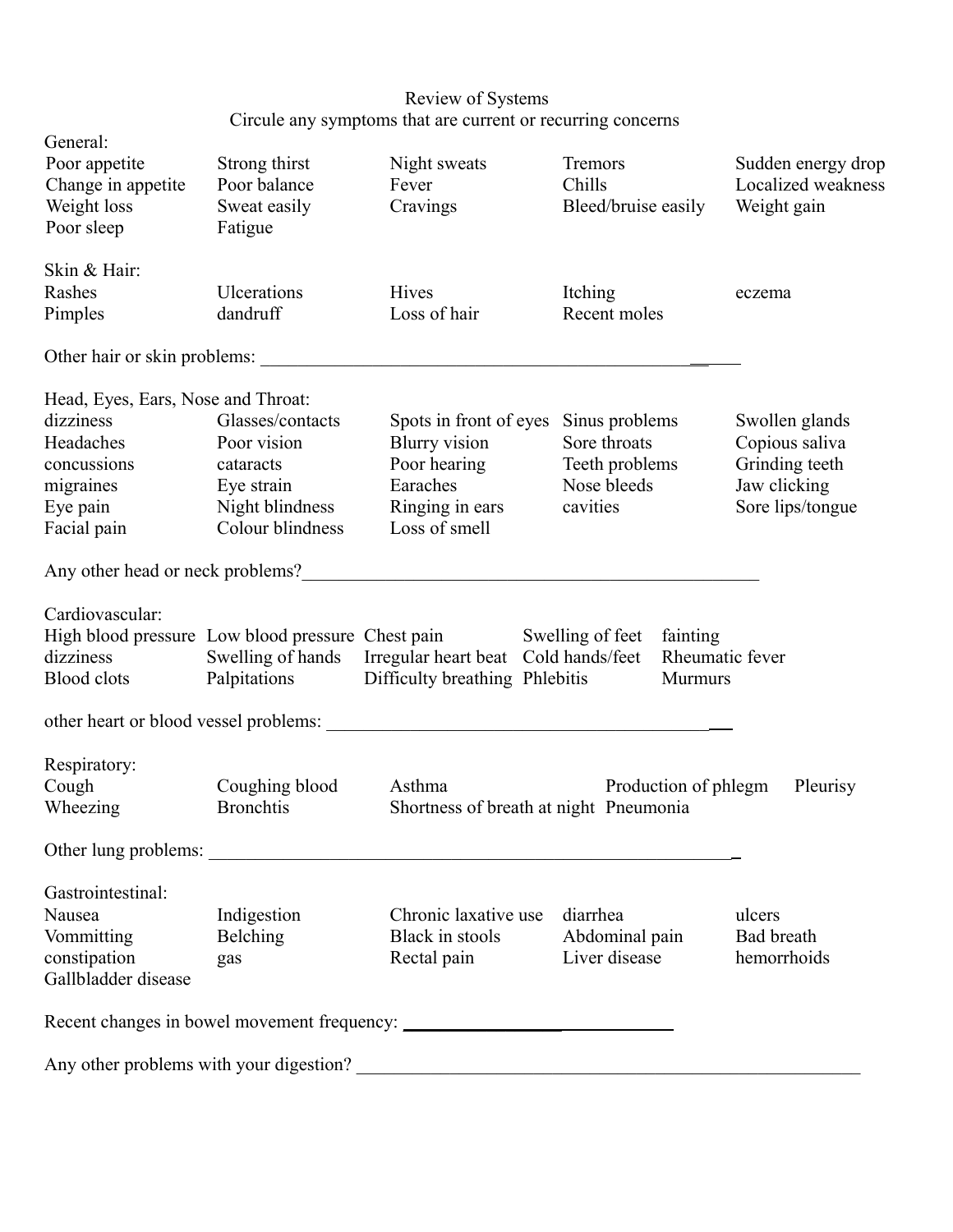| Genito-urinary:<br>Pain on urination<br>Kidney stones | Frequent urination<br>Decrease in flow                                            | Blood in urine              |               | Urgency to urinate                                                               |                 | Unable to hold urine  |  |
|-------------------------------------------------------|-----------------------------------------------------------------------------------|-----------------------------|---------------|----------------------------------------------------------------------------------|-----------------|-----------------------|--|
|                                                       |                                                                                   |                             |               |                                                                                  |                 |                       |  |
|                                                       |                                                                                   |                             |               |                                                                                  |                 |                       |  |
|                                                       | Any other problems with your urinary system?                                      |                             |               |                                                                                  |                 |                       |  |
| Male:                                                 |                                                                                   |                             |               |                                                                                  |                 |                       |  |
| Hernias<br>Prostate disease                           | Testicular pain<br>Lack of libido                                                 | Herpes<br>Testicular masses |               | Discharge or sores Erectile dysfunction<br>$STI$ (type) :                        |                 |                       |  |
|                                                       | Do you practice birth control? What type and for how long?                        |                             |               |                                                                                  |                 |                       |  |
|                                                       | Any other problem with your reproductive system? _______________________________  |                             |               |                                                                                  |                 |                       |  |
| Female:                                               |                                                                                   |                             |               |                                                                                  |                 |                       |  |
| # of pregnancies:                                     | $#$ of births:                                                                    |                             |               | Cycle Length (days): ______ Duration of menses: ____<br># of miscarriages: _____ |                 | # of abortions: _____ |  |
| Heavy menses                                          | Pain on intercourse                                                               |                             |               | Irregular periods                                                                | Abnormal pap    |                       |  |
| Painful periods                                       | Bleeding in between periods                                                       |                             | Ovarian cysts |                                                                                  | endometriosis   |                       |  |
| Vaginal sores                                         | Abnormal menses clots                                                             |                             |               | Vaginal discharge                                                                | Light menses    |                       |  |
| Self breast exams                                     | Mood swings                                                                       |                             |               | Std (type)?                                                                      | Vaginal dryness |                       |  |
| <b>Breast lumps</b>                                   | nipple discharge                                                                  |                             |               | Sexual difficulties                                                              |                 | Menopausal symptoms   |  |
| Musculoskeletal:                                      |                                                                                   |                             |               |                                                                                  |                 |                       |  |
| Neck pain                                             | Muscle pain                                                                       | Knee pain                   |               | Hand/wrist pain                                                                  |                 | Arthritis             |  |
| Shoulder pain<br>Hip pain                             | Back pain<br><b>Broken</b> bones                                                  | Muscle weakness             |               | Foot/ankle pain                                                                  |                 | Sciatica              |  |
|                                                       | Any other bone problems?                                                          |                             |               |                                                                                  |                 |                       |  |
| Neurological:                                         |                                                                                   |                             |               |                                                                                  |                 |                       |  |
| <b>Seizures</b>                                       | Depression                                                                        | Tingling                    |               | Loss of balance                                                                  |                 | Quick temper          |  |
| concussions                                           | Poor memory                                                                       | Anxiety                     |               | Very susceptible to stress Irritable                                             |                 |                       |  |
| Numbness                                              | Nervousness                                                                       | Lack of coordination        |               |                                                                                  |                 |                       |  |
|                                                       | Have you ever been treated for emotional problems? _____________________________  |                             |               |                                                                                  |                 |                       |  |
|                                                       | Have you ever considered or attempted suicide? __________________________________ |                             |               |                                                                                  |                 |                       |  |
|                                                       | Any other neurological or psychological problems? _______________________________ |                             |               |                                                                                  |                 |                       |  |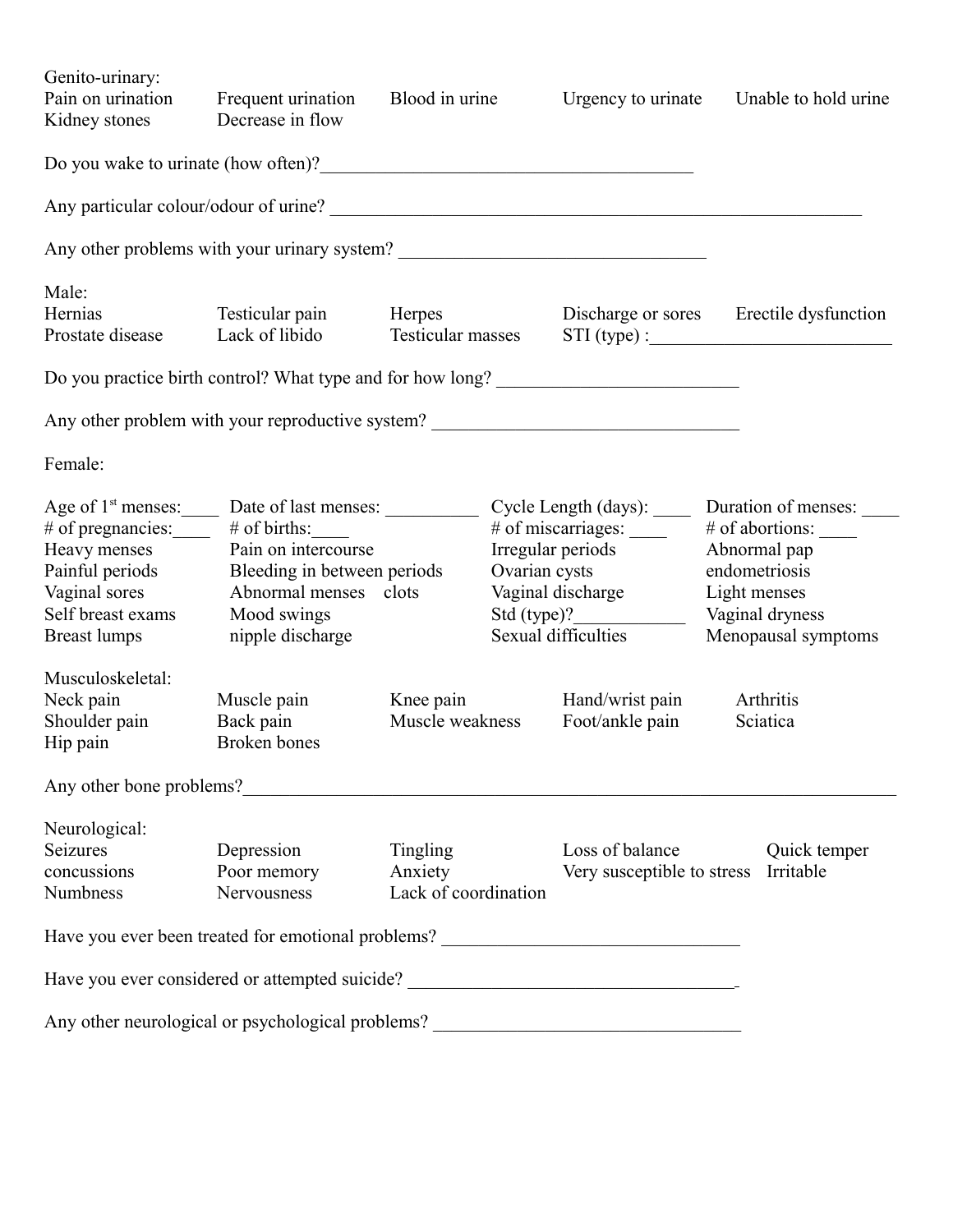## INFORMED CONSENT AND REQUEST FOR NATUROPATHIC TREATMENT

I, as a patient, have the right to be informed about my condition and recommended care. This disclosure is to help me become better informed so that I may make the decision to give, or withhold, my consent as to whether or not to undergo care, having had the opportunity to discuss the potential benefits, risks, and hazards involved. I hereby request and consent (or for the patient for whom I am legally responsible) to examination and treatment with Naturopathic Medicine by Dr. Hayley, at my home, office or SKIN Kamloops Medical Spa who now or in the future may treat me.

I understand that I have the right to ask questions and discuss to my satisfaction with Dr. Hayley:

- 1. My suspected diagnosis or condition;
- 2. The nature, purpose and potential benefits of the proposed care;
- 3. The inherent risks, complications, potential hazards, or side effects of treatments or procedures;
- 4. The probability or likelihood of success;
- 5. Reasonable available alternatives to the proposed treatments or procedures;
- 6. The possible consequences if treatment or advice is not followed and/or nothing is done.

I understand that naturopathic evaluation and treatment may include, but is not limited to:

- Physical exam (general, musculoskeletal, orthopedic, and neurological assessments);
- Common diagnostic procedures (venipuncture, diagnostic imaging, laboratory evaluation of the blood, urine, stool, and saliva);
- Soft tissue and osseous manipulation (massage, osseous manipulation of the spine);
- Electromagnetic and thermal therapies (electroacupuncture, TENS, and moxibustion);
- Dietary advice and therapeutic nutrition (use of foods, diet plans, nutritional supplements, and intramuscular vitamin injections);
- Herbs/natural medicines (prescribing of various therapeutic substances including plants, mineral and animal materials.) Substances may be given in the forms of teas, pills, creams, powders, tinctures, suppositories which may contain alcohol, topical creams, pastes, plasters, washes or other forms.
- Homeopathic remedies (often highly diluted quantities of naturally-occurring substances) given orally or by injection in the form of pellets, tablets, drops, creams, gels, or sterile injectable ampules;
- Hydrotherapy (use of hot and cold water);
- Acupuncture and Cupping;
- Counseling (including, but not limited to talk therapy, emotional freedom technique, and visualization for improved lifestyle strategies and wellness);
- Over the counter and prescription medications (including only medications approved by the CNPBC Naturopathic Regulatory Board); and/or
- Telemedicine

I understand and I am informed that in the practice of Naturopathic Medicine that there are some risks and benefits with evaluation and treatment including, but not limited to the following:

- Potential Risks: Pain, discomfort, blistering, minor bruising, discoloration, infections, burns, allergic reaction to prescribed herbs, supplements, prescription medications; soft tissue or bony injury from physical manipulations; an aggravation of pre-existing symptoms; emotional response from somatic or other therapies.
- Potential Benefits: Restoration of the body's maximal functioning capacity, relief of pain and symptoms of disease, assistance in injury and disease recovery, and prevention of disease or its progression.
- Notice to Pregnant Women: All female patients must alert the provider if they know or suspect that they are